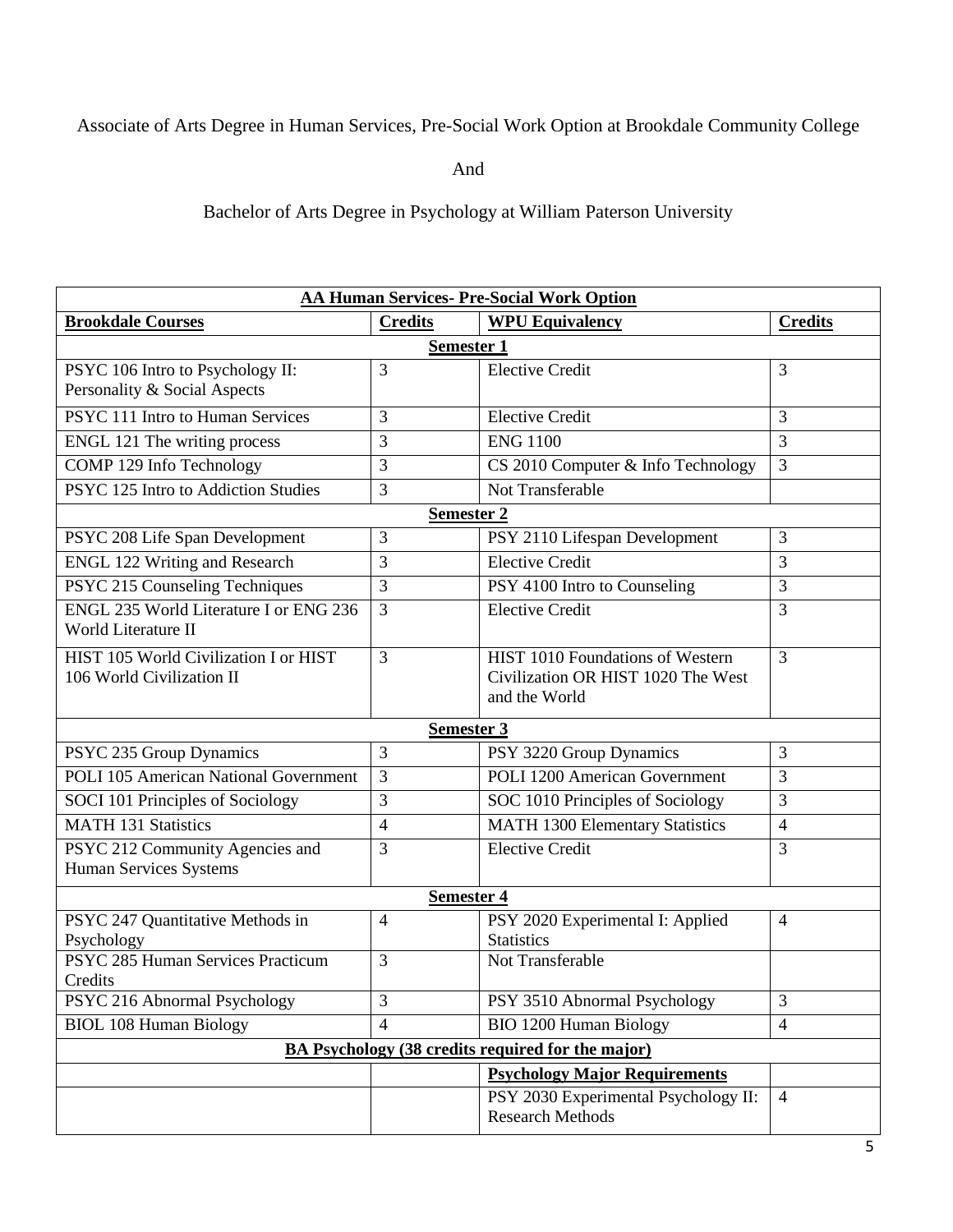| PSY 2300 History and Systems of                                       | 3              |
|-----------------------------------------------------------------------|----------------|
| Psychology                                                            |                |
| PSY 3530 Physiological Psychology                                     | $\mathfrak{Z}$ |
| PSY 4800 Seminar in Psychology                                        | $\overline{3}$ |
| <b>Psychology Directed Electives</b>                                  |                |
| PSY 2100 Adolescent Psychology                                        | 3              |
| PSY 3500 Theory Personality                                           | 3              |
| PSY 3540 Psych of Learning OR PSY<br>3750 Cognitive Psychology OR PSY | 3              |
| 4200 Sensation & Perception                                           |                |
| <b>Psychology Additional Electives</b><br>(Choose 9 credits)          |                |
| <b>BIPY 4740 Neuroscience Credits</b>                                 | $\overline{4}$ |
| <b>BIPY 4750 Behavior Genetics Credits</b>                            | $\overline{4}$ |
| BIPY 4790 Biorhythms in Physiology<br>and Behavior                    | 3              |
| BIPY 4900 Human Neuropsychology                                       | $\overline{3}$ |
| <b>BIPY 4990 Independent Study</b>                                    | $1 - 6$        |
| CGSI 2000 Cognitive Science I                                         | $\overline{3}$ |
| CGSI 3000 Selected Topics in<br><b>Cognitive Science</b>              | $\overline{3}$ |
| <b>CISE 2950 Educational Psychology</b>                               | $\overline{3}$ |
| and Classroom Management                                              |                |
| CISE 3100 Educational Psychology                                      | $\overline{3}$ |
| PSY 2080 Computer Statistical<br>Applications in Psychology           | 3              |
| PSY 2250 Psychology of Social Issues                                  | $\overline{3}$ |
| PSY 2500 Psychology of<br>Consciousness                               | $\overline{3}$ |
| PSY 2600 Psychology in Business and<br>Industry                       | 3              |
| PSY 2750 Psychology of Law                                            | $\overline{3}$ |
| PSY 2900 Child Abuse/Neglect                                          | $\overline{3}$ |
| PSY 2950 Educational Psychology and<br><b>Classroom Management</b>    | $\overline{3}$ |
| PSY 3100 Psychological Testing                                        | $\overline{3}$ |
| PSY 3110 Psychology of Women                                          | $\overline{3}$ |
| PSY 3200 Psychology of Adolescence                                    | $\overline{3}$ |
| PSY 3250 Psychology of the Family                                     | $\overline{3}$ |
| PSY 3300 Adult Development/Aging                                      | 3              |
| PSY 3400 Infancy                                                      | $\overline{3}$ |
| PSY 3420 The Preschool Years                                          | $\mathfrak{Z}$ |
| PSY 3440 The School Age Years                                         | $\overline{3}$ |